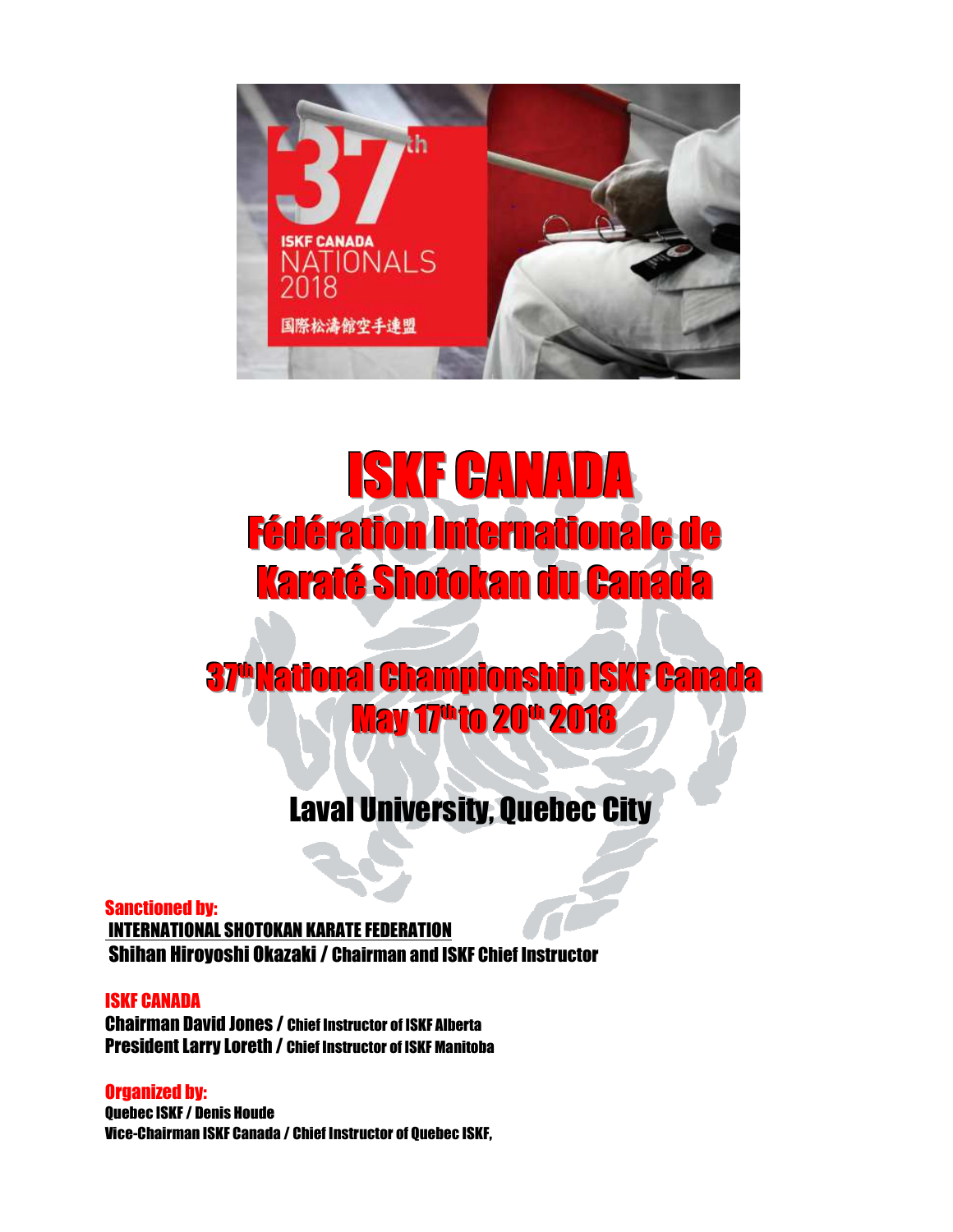#### 37<sup>th</sup> ISKF Canadian National Championship, Québec city, Laval University, May 17<sup>th</sup> to 20<sup>th</sup> 2018

# **CONTENTS**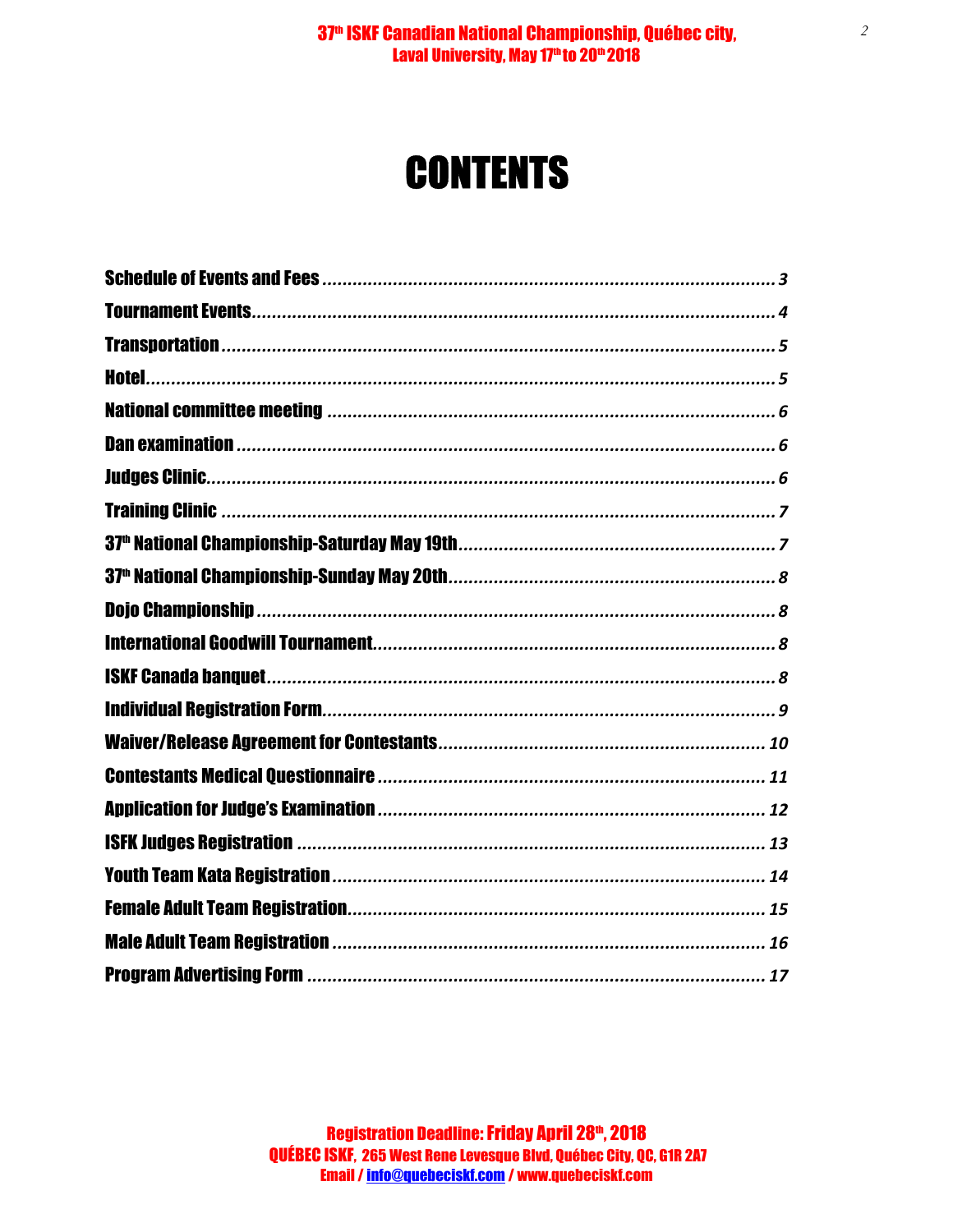## SCHEDULE OF EVENTS AND FEES

| DATE                      | <b>TIME</b>                          | <b>EVENTS</b>                                                                                                                            | FEES             | <b>PLACE</b>                       |
|---------------------------|--------------------------------------|------------------------------------------------------------------------------------------------------------------------------------------|------------------|------------------------------------|
|                           | $9:00 - 10:30$ am                    | <b>DAN EXAMINATION</b>                                                                                                                   | <b>ISKF Fees</b> | <b>Jean Paul</b><br><b>Lemieux</b> |
|                           | $11:00 - 12:00$ pm                   | <b>Judge's clinic</b>                                                                                                                    | \$30             | <b>Jean Paul</b><br><b>Lemieux</b> |
|                           | $2:00 - 5:30$ pm<br>$7:00 - 9:00$ pm | <b>Registration</b>                                                                                                                      |                  | <b>Lobby</b>                       |
| <b>FRIDAY</b><br>May 18th | $1:30 - 04:30$ pm                    | <b>ISKF National Board</b><br><b>Of Director's Meeting</b>                                                                               |                  | <b>Hotel suite 410</b>             |
|                           | $6:00 - 7:00$ pm                     | <b>Training seminar</b><br>Hirovoshi Okazaki Shihan 9 <sup>th</sup> Dan<br>Larry Loreth Sensei 8 <sup>th</sup> Dan<br><b>Black belts</b> | \$30             | <b>Place</b><br><b>Montcalm</b>    |
|                           | $6:00 - 7:00$ pm                     | <b>Training seminar</b><br>David Jones Sensei 8th Dan<br><b>Brown belts</b>                                                              | \$30             | <b>Place</b><br><b>Montcalm</b>    |
|                           | $6:00 - 7:00$ pm                     | <b>Training seminar</b><br>Tony Tam Sensei 8th Dan<br><b>White to purple belts</b>                                                       | \$30             | <b>Place</b><br><b>Montcalm</b>    |
|                           | $7:30 - 9:30$ pm                     | <b>Judge's examination</b><br><b>Written and practical</b>                                                                               | 80\$             | <b>Jean Paul</b><br><b>Lemieux</b> |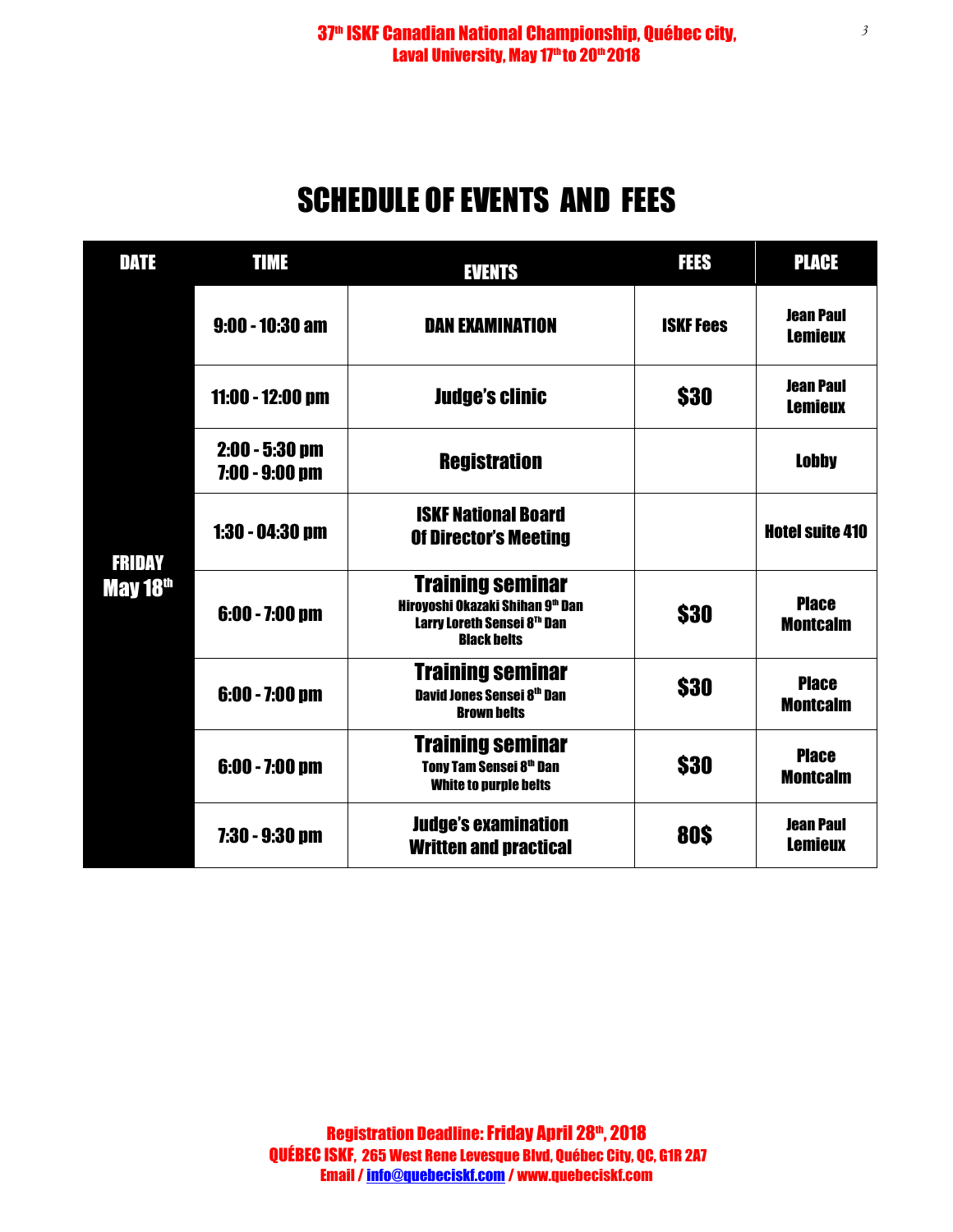### 37<sup>th</sup> ISKF Canadian National Championship, Québec city, Laval University, May 17<sup>th</sup> to 20<sup>th</sup> 2018

|                                       | TIME                                                                                                                                                                                                                                                  | <b>EVENTS</b>                                                                                                                                                                                                                    | TIS                     | <b>PLACE</b>                                           |
|---------------------------------------|-------------------------------------------------------------------------------------------------------------------------------------------------------------------------------------------------------------------------------------------------------|----------------------------------------------------------------------------------------------------------------------------------------------------------------------------------------------------------------------------------|-------------------------|--------------------------------------------------------|
| <b>SATURDAY</b><br>May 19th           |                                                                                                                                                                                                                                                       |                                                                                                                                                                                                                                  |                         |                                                        |
|                                       | <b>7:45 am</b>                                                                                                                                                                                                                                        | <b>Departure by bus from hotel</b><br>to Laval University                                                                                                                                                                        | <b>Free</b>             | <b>Lobby</b>                                           |
|                                       | <b>37th ISKF NATIONAL CHAMPIONSHIP</b><br>/ 8 kyu to 4 kyu<br>Youth 9-17<br>Youth 15-17 / 3 kyu to black belt<br>$8:30 - 5:00$ pm<br><b>Adult</b><br>/ 8 kyu to 1 kyu<br>/ brown and black belt<br><b>Dojo</b><br>/ Kata & Kumite<br><b>Senior 45</b> |                                                                                                                                                                                                                                  | \$45/Pers.<br>\$60/Team | <b>Laval</b><br><b>University</b>                      |
| <b>SUNDAY</b><br>May 20 <sup>th</sup> | <b>7:45 am</b>                                                                                                                                                                                                                                        | <b>Departure by bus from hotel</b><br>to Laval University                                                                                                                                                                        | <b>Free</b>             | <b>Lobby</b>                                           |
|                                       | $8:30 - 12:00$ am                                                                                                                                                                                                                                     | <b>37th ISKF NATIONAL CHAMPIONSHIP</b><br><b>Black belt Kata Elimination</b><br><b>Black belt Kumite Elimination</b><br><b>Provincial Team Kumite Elimination</b>                                                                | \$45/Pers.<br>\$60/Team | <b>Laval</b><br><b>University</b>                      |
|                                       | $1:00$ pm                                                                                                                                                                                                                                             | <b>OFFICIAL OPENING CEREMONY</b><br><b>Black belt Kata Finals</b><br><b>Team Kata Finals</b><br><b>Black belt Kumite Finals</b><br><b>Team Kumite Finals</b><br><b>International Goodwill Tournament</b><br><b>CANADA vs USA</b> | \$45/Pers.<br>\$60/Team | <b>Laval</b><br><b>University</b>                      |
|                                       | <b>6:30 pm</b>                                                                                                                                                                                                                                        | <b>ISKF GENERAL ANNUAL MEETING</b><br><b>6h30 - Reception</b><br>7h00 - Banguet / Party                                                                                                                                          | \$65                    | <b>Ball room</b><br><b>Hôtel</b><br><b>Le Concorde</b> |

Regular fees are non-refundable. Late fees apply to all registration forms and fees received after the deadline.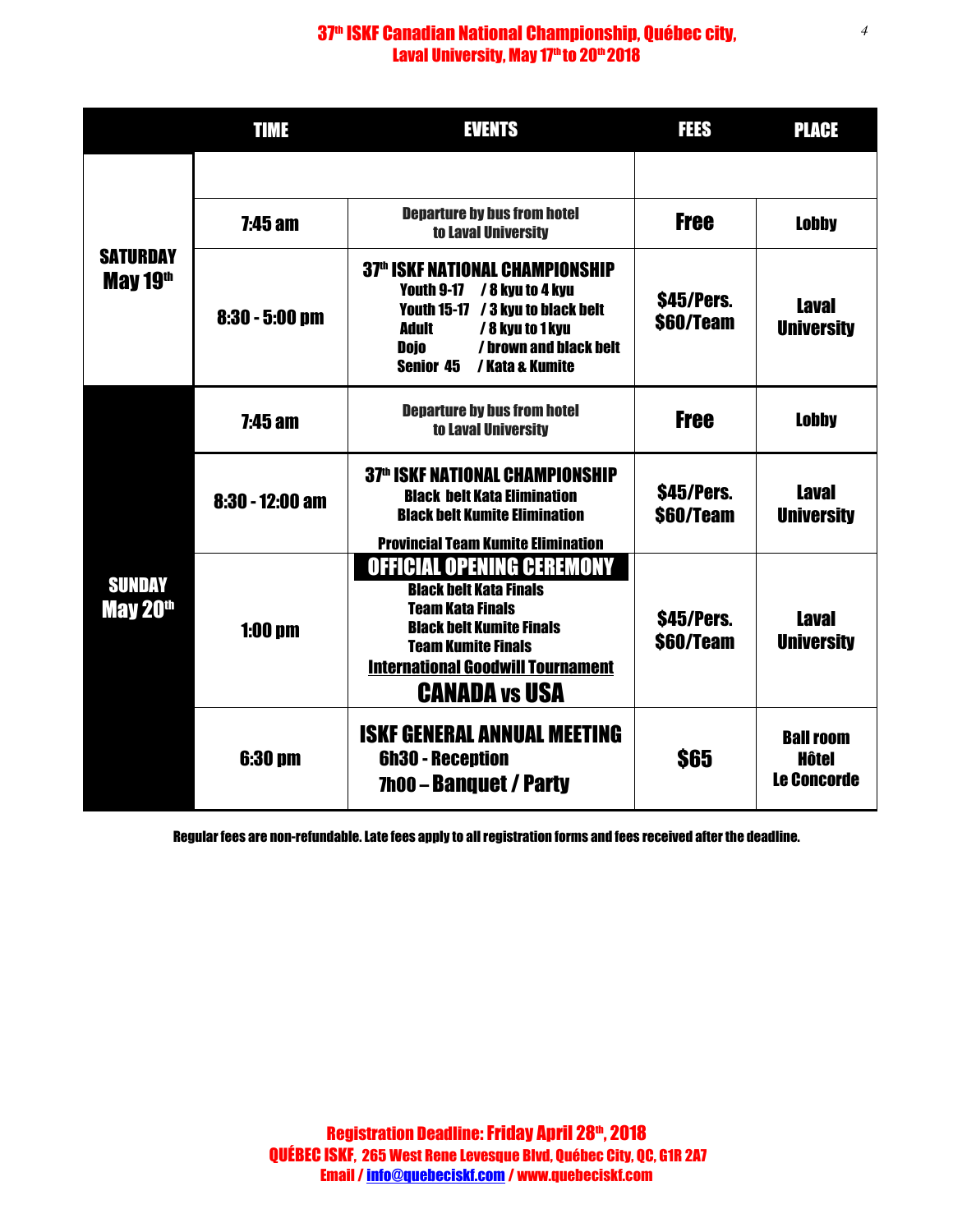### 37<sup>th</sup> ISKF Canadian National Championship, Québec city, Laval University, May 17<sup>th</sup> to 20<sup>th</sup> 2018

# TOURNAMENT EVENTS

| <b>CATEGORIES</b>                                               | <b>GENDER</b>                | AGE       | KATA            | <b>KUMITE</b>     | <b>TEAM</b><br>KATA              | <b>TEAM</b><br><b>KUMITE</b>                         |
|-----------------------------------------------------------------|------------------------------|-----------|-----------------|-------------------|----------------------------------|------------------------------------------------------|
| <b>Youth</b><br>6 kyu to 4 kyu                                  |                              | $9 - 11$  | $\Box$ Mixed    | ☑<br><b>Mixed</b> | M<br><b>One group</b>            | <b>None</b>                                          |
|                                                                 | <b>Girls</b><br><b>Boys</b>  | $12 - 14$ | $\square$ Mixed | ✓                 |                                  | <b>None</b>                                          |
|                                                                 |                              | $15 - 17$ | ☑               | M                 |                                  | <b>None</b>                                          |
|                                                                 |                              | $9 - 11$  | $\square$ Mixed | ⊻<br><b>Mixed</b> | <b>None</b>                      | <b>None</b>                                          |
| <b>YOUTH</b><br><b>Brown &amp; Black Belt</b>                   | <b>Girls</b><br><b>Boys</b>  | $12 - 14$ | $\square$ Mixed | V                 | M                                | <b>None</b>                                          |
|                                                                 |                              | $15 - 17$ | ☑               | $\checkmark$      | V                                | <b>None</b>                                          |
| <b>ADULT</b><br>8 kyu & 7 kyu                                   | <b>Female</b><br><b>Male</b> | $18 +$    | ☑               | V                 | ✔                                | <b>None</b>                                          |
| <b>ADULT</b><br>6 kyu to 4 kyu                                  | <b>Female</b><br><b>Male</b> | $18 +$    | ☑               | ⊻                 | K                                | <b>None</b>                                          |
| <b>ADULT</b><br><b>Brown Belt</b>                               | <b>Female</b><br><b>Male</b> | $18 +$    | ☑               | ☑                 | <b>None</b>                      | <b>None</b>                                          |
| <b>ADULT DOJO</b><br><b>Brown &amp; Black Belt</b>              | <b>Female</b><br><b>Male</b> | $18 +$    | <b>None</b>     | <b>None</b>       | <b>Mixed</b><br>М                | <b>Separate division</b><br><b>Male &amp; Female</b> |
| <b>ADULT</b><br><b>Black Belt</b>                               | <b>Female</b><br><b>Male</b> | 18-44     | ☑               | ⊻                 | <b>Provincial</b><br><b>Team</b> | <b>Provincial</b><br><b>Team</b>                     |
| <b>SENIOR</b><br><b>Black Belt</b>                              | <b>Female</b><br><b>Male</b> |           | $45 +$          | 45-55             | <b>None</b>                      | <b>None</b>                                          |
| <b>INTERNATIONAL</b><br><b>GOODWILL</b><br><b>CANADA VS USA</b> | <b>Female</b><br><b>Male</b> |           | <b>None</b>     | <b>None</b>       | <b>National</b><br><b>Team</b>   | <b>National</b><br><b>Team</b>                       |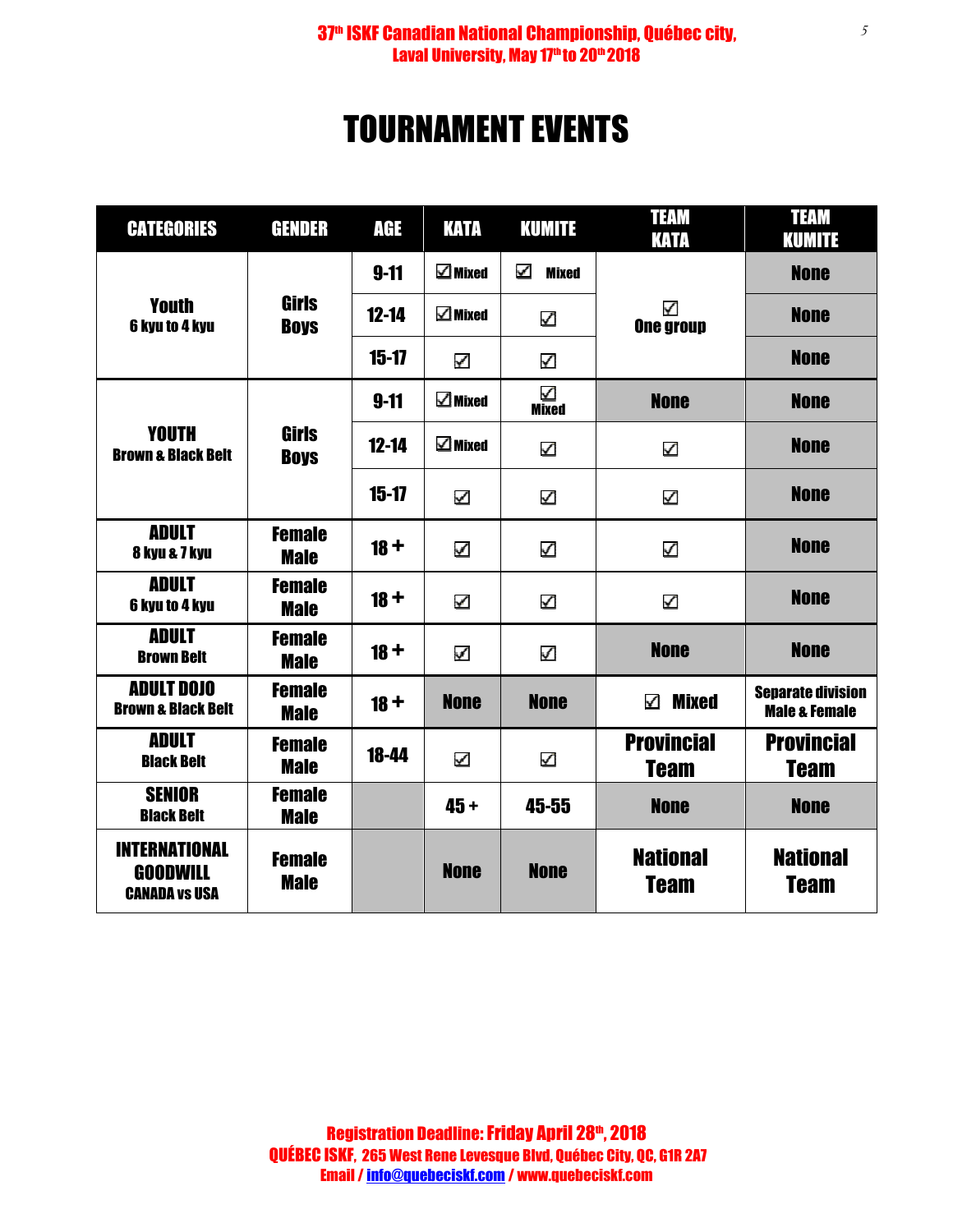### HÔTEL LE CONCORDE 1-800-463-5256.

225 Cours du Général Montcalm, Québec city. www.hotelleconcordequebec.com

Booking code: QUÉBEC ISKF # 535923.

|  | <b>All Rooms</b> | <b>Rates</b> | $$135 + Tx$ |  |
|--|------------------|--------------|-------------|--|
|--|------------------|--------------|-------------|--|

### The hotel will set aside rooms for the event until April 16th, 2018.

LE CONCORDE is the official hotel of the *37th ISKF National Championship*. Laval University is hosting to the championship. Events will take place at the PEPS (Pavillon d'éducation physique), which is located at 2300 rue de la Terrasse, Laval University.

Bus transportation will be organized to/from the hotel and the university on Saturday and Sunday, May 19<sup>th</sup> and 20<sup>th</sup>. Bus transportation will be available in the morning and at end of day.

## **TRANSPORTS**

Taxi transportation from the airport to the hotel Le Concorde cost approximately \$ 40.

Limousine cost \$ 65 for four (4) people.

All major car rental companies have a desk at the airport. Avis 418-872-2861, Hertz 418-871-1571, Enterprise 418-861-8820 National/Alamo 418-877-9822.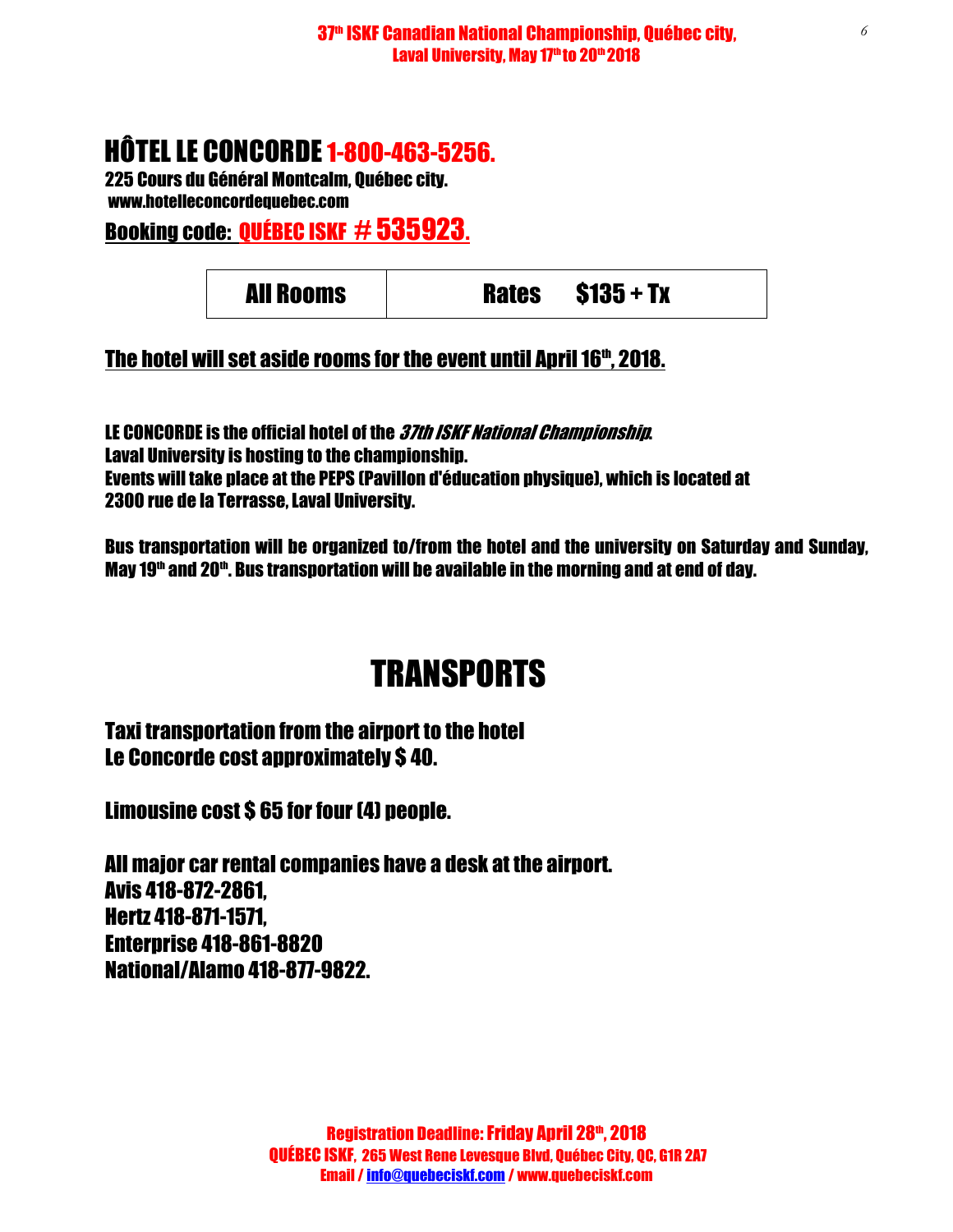# DETAILED SCHEDULE

### Board of Directors meeting – Friday May 18th

The National Board of Directors meeting will be held in the **Hôtel suite 410 4th floor** from **1:30 pm to 4:30 pm**

### Dan examination

The Dan Examination will be at **9:00 am to 10:30 am** under the supervision of **Hiroyoshi Okazaki Shihan**. Please send your Dan Examination Registration by mail at:

### **QUÉBEC ISKF, 265 West Rene Levesque Blvd. Quebec City, QC, G1R 2A7**

- 1 Dan registration form
- 2 passport-sized photos
- Examination cost (see iskf.com) payable in USD issued to: **ISKF**
- ISKF certificate registration payable in USD issued to: **ISKF**
- Dead line registration for examination is1month before the events: **April 20th**

### Judges Clinic

The clinic will be held Friday May 18 from **11:00 am to 12:00 pm** at **Room Jean Paul Lemieux**. Clinic cost **\$30** and is for black belts only. ISKF Judge Examination is in two parts and cost **\$80.**

- 1. Written examination
- 2. Practical examination

Both written and practical exams will be Friday May 18th at

### **Room Jean Paul Lemieux** from **7:30 pm to 9:30 pm**

Only participants who are at least Nidan and 22 years old will be admitted to the ISKF judge examination and act as such. Registration forms must be received no later than April 28<sup>th</sup>, 2018. Please bring your whistle and wear your gi.

If participant passes the exam, provincial manager must send payment to cover fees at the ISKF office in the following month.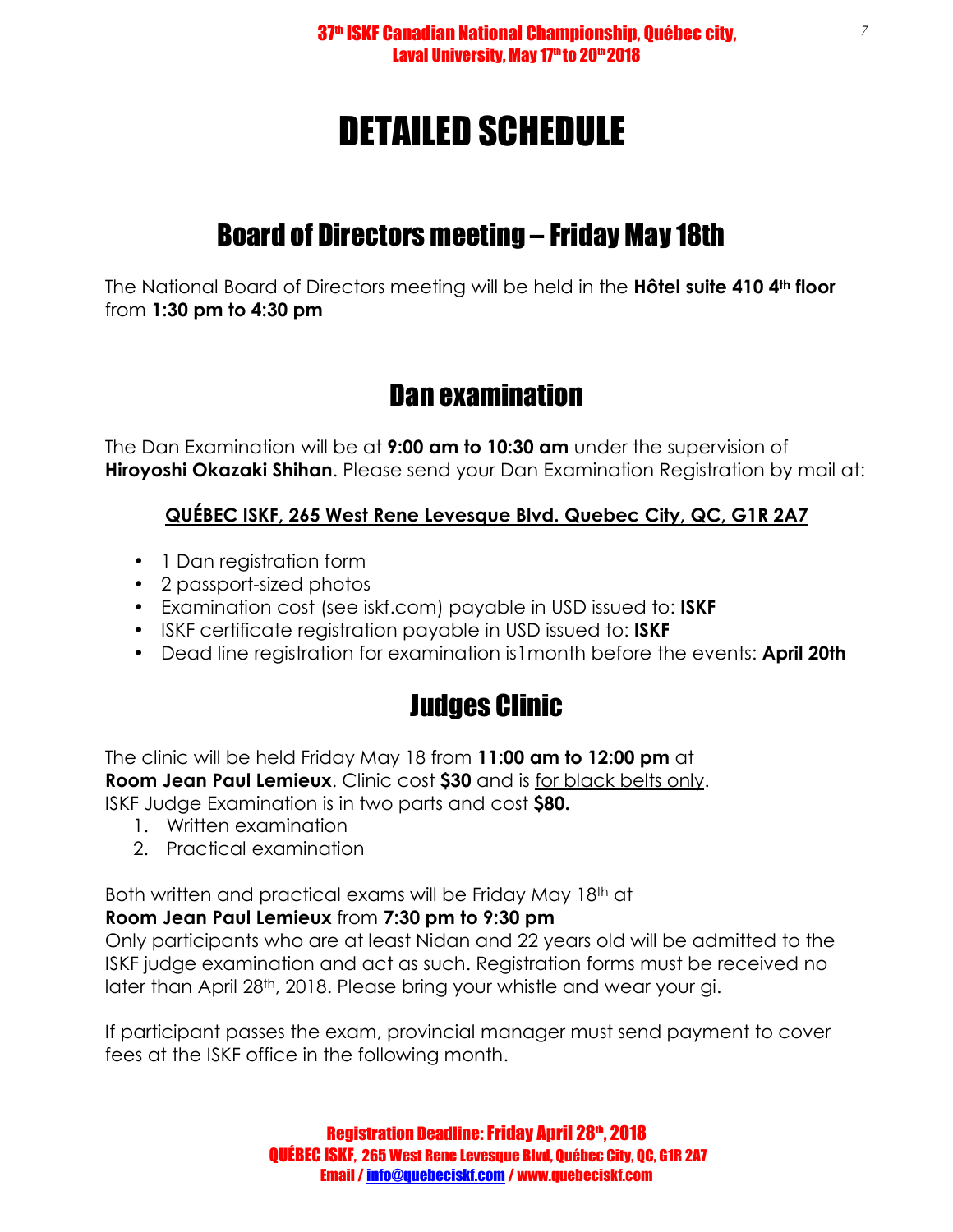#### 37<sup>th</sup> ISKF Canadian National Championship, Québec city, Laval University, May 17th to 20th 2018

### Training Clinics

A general training session for all level is planned Friday at **All 2018** from **6:00 pm to 7:00 pm** with Hiroyoshi Okazaki Shihan, David Jones Sensei, Larry Loreth Sensei and Tony Tam Sensei. Clinic cost **\$30. Clinic open to all level, from white belt to black belt.** 

### 37<sup>th</sup> ISKF National Canadian Championship Saturday May 19th

Four rings will be set up for the event. Schedule:

Youth Eliminations and Finals, Adults 8 kyu to 1 kyu Eliminations and Finals. Dojo Championship – Senior (45 +) brown and black belt, kata and kumite, at Laval University from 8:30 am to 5:00 pm

### Registration cost for Youth and Adult is **\$45** per contestant.

Team registration cost **\$60** per team.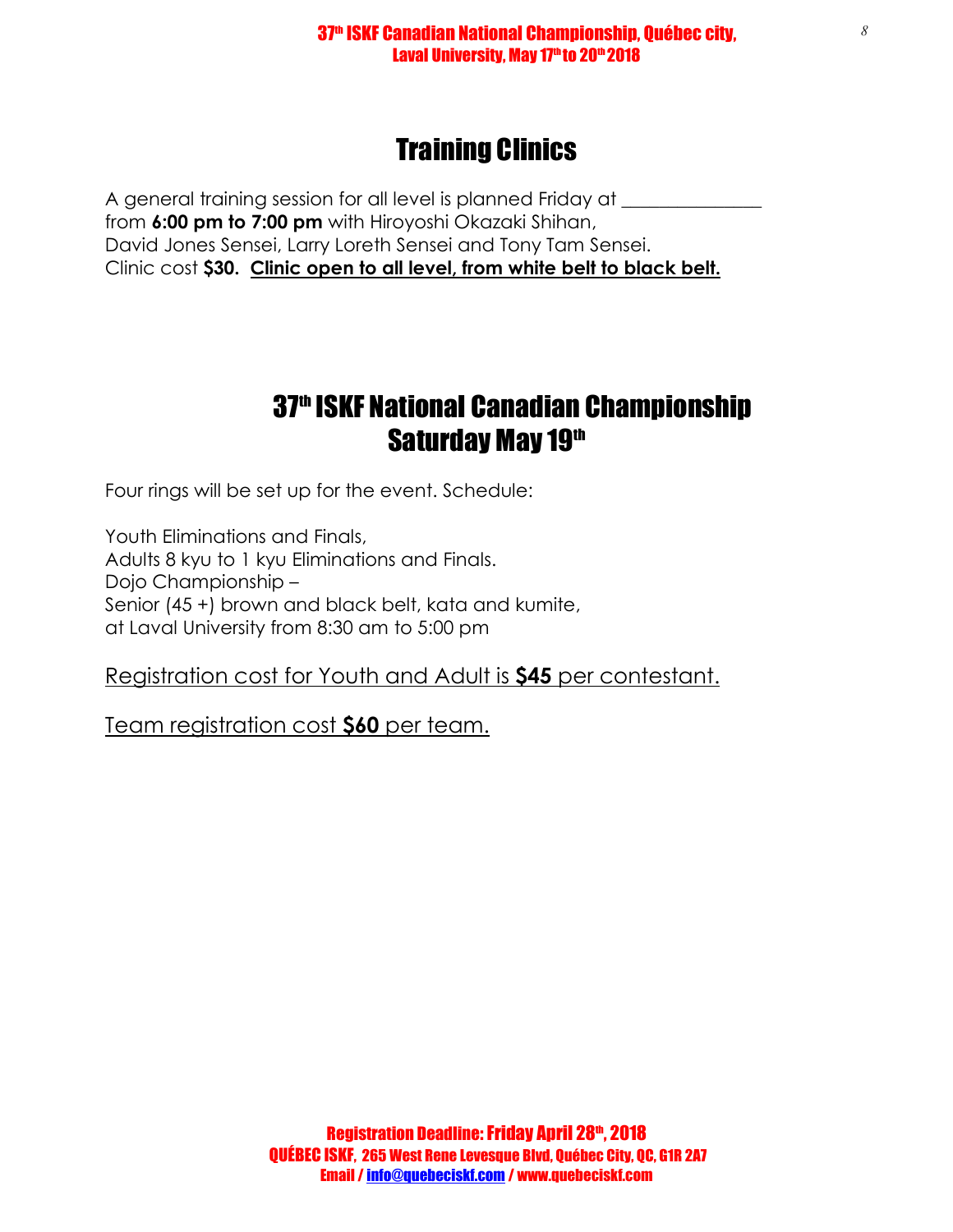### Championship – Mid-level Belts Youth and Adult

We are proud to include yellow to blue belts in this coming ISKF Canadian Championship. We invite all yellow, orange, green and blue belts (8 to 4 kyu) members of ISKF to participate in this prestigious competition. Categories will include:

**Kata** / **Kumite** and **Team Kata** for Youth and Adult. **8 and 7 kyu** will compete together and same goes for **6 to 4 kyu.**

- **Kata Youth and adult**  Eliminations by flag and finals Heian katas 1 to 5 plus Tekki Shodan or Bassai Dai.
- **Kumite Youth and Adult**  8 to 4 kyu Ippon kumite / Jodan-Shudan-Mae geri, both sides

# \*\*\*\*\*\*NEW EVENT YOUTH KUMITE\*\*\*\*\*

Youth 9 to17 Purple to brown belt Free sparring / Shobu ippon

All contestant must have white gloves and mouth piece

## Dojo Championship

We continue this year the **Dojo Championship.**

This competition is always well appreciated by contestants who compete in a team. Each dojo is allowed to register two teams of three contestants each.

### **Brown and/or black belt contestants age 18 to 45.**

Black belts who compete in this category cannot be part of the team

- that represent their province.
	- 1. Team Kata Mixed
	- 2. Team Kumite male/female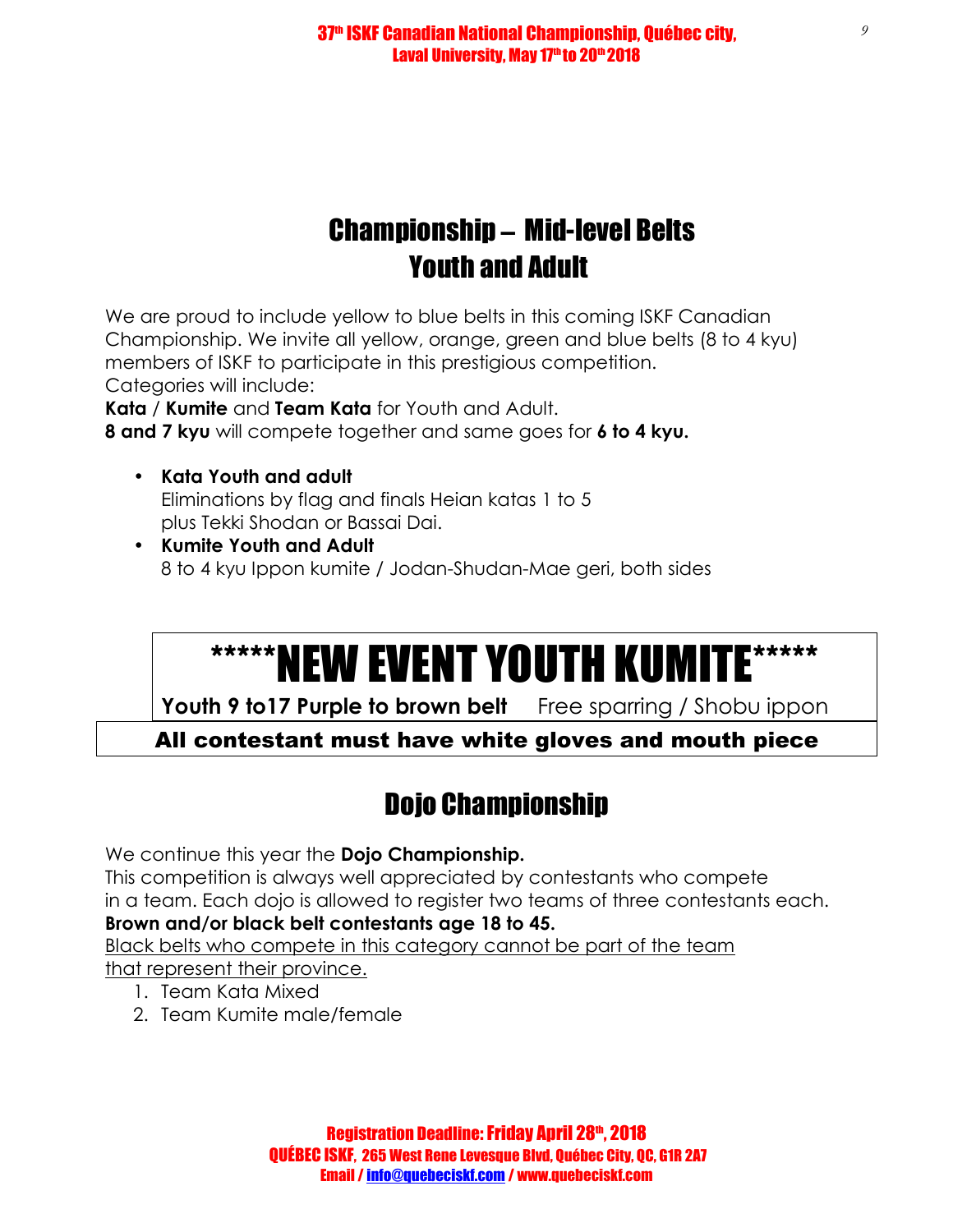### 37<sup>th</sup> ISKF Canadian National Championship Sunday, May 20th

Male/Female Adult black belt eliminations will take place in the morning starting at 8:30 as well as eliminations for Provincial Team Kumite.

The opening ceremony will begin at 1:00 pm with national anthems of

JAPAN, USA, Canada, followed by demonstrations. Then we will proceed, in order:

**kata finals, team kata finals, kumite finals and provincial team kumite finals.**

## INTERNATIONAL GOODWILL TOURNAMENT CANADA VS USA

For the first time in Canada as part of the ISKF Canadian Championships, we are please to welcome teams from **USA** for the *International Goodwill Tournament*. Male and female teams from two countries will compete, including the Canadian team, which will be selected during individual finals.

**That was a great event…Don't miss...**

### ISKF Canada Banquet – Sunday May 20th

The **Great 37th ISKF Canada Banquet Event** will take place at the Ballroom. All members and their family and friends are welcome to join us. Banquet cost **\$65** per person. Limited number of seats. **Book early!**

### At 9:30 pm, a cash bar will be available and the excellent BESTOV BAND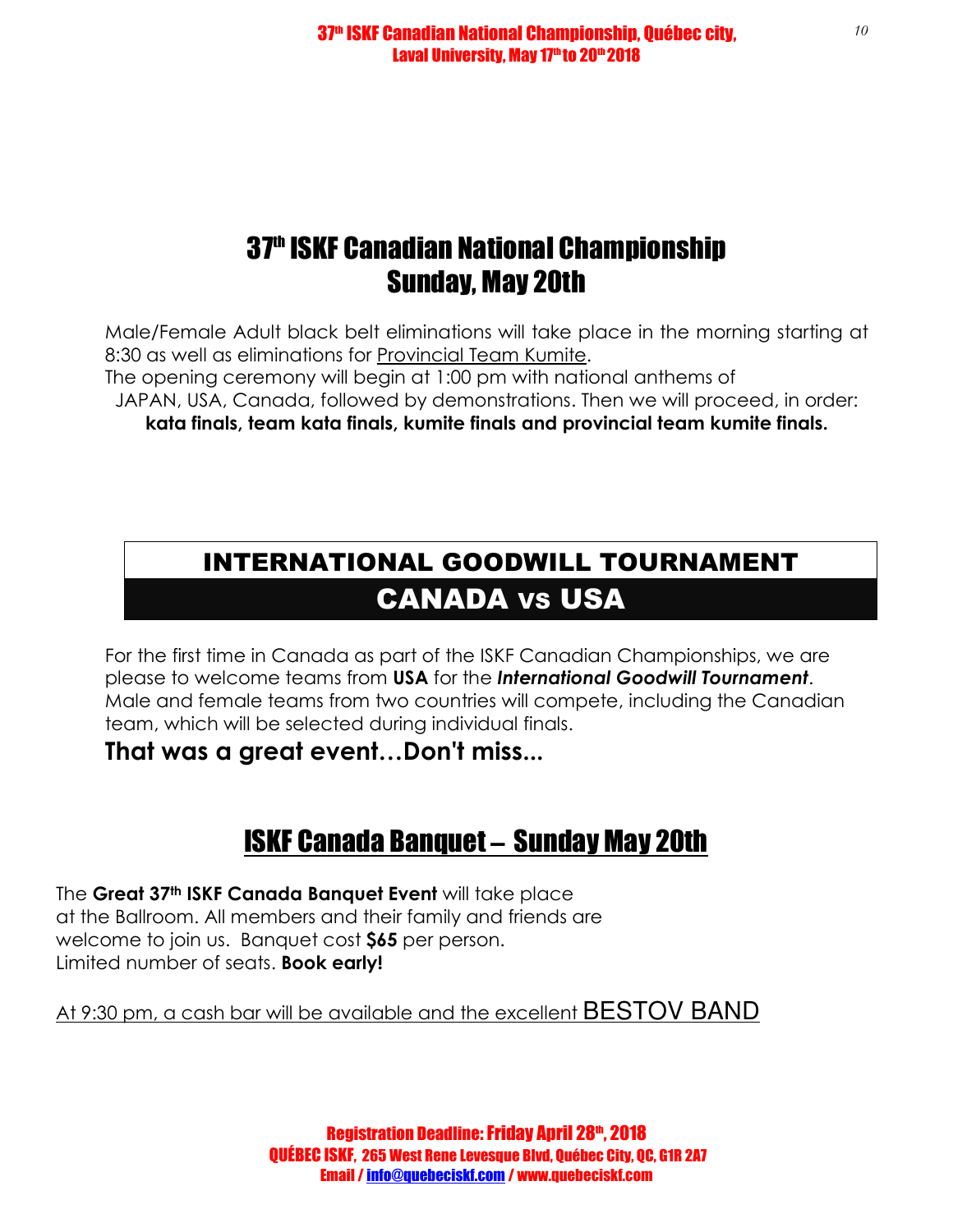# INDIVIDUAL REGISTRATION

| Name                                                                |                                             |
|---------------------------------------------------------------------|---------------------------------------------|
| Dojo                                                                | Province                                    |
| Tel.<br>Email                                                       |                                             |
| $\sqrt{2}$<br>Date of Birth (D/M/Y)                                 | Age on May 19, 2018                         |
| Sex (M/F):                                                          | Grade<br>KYU<br><b>DAN</b>                  |
| Cost for individual events - \$45 per person. Please select events. |                                             |
| <b>Category</b><br>8-7 Kyu                                          | 6-4 Kyu<br><b>Brn-Blk</b><br>Kata<br>Kumite |
| $9 - 11$                                                            |                                             |
| $12 - 14$                                                           |                                             |
| $15 - 17$                                                           |                                             |
| Adult 18 to 44                                                      |                                             |
| Senior $(45 +)$                                                     |                                             |
|                                                                     | \$45                                        |
| <b>Cost of Clinics</b>                                              |                                             |
|                                                                     |                                             |
| Judges clinic and examination\$80                                   |                                             |
|                                                                     | \$                                          |
|                                                                     | \$                                          |
| $\epsilon$ meal x $\$$ 65 per person<br><b>BANQUET</b>              |                                             |
| Date:                                                               | Total amount (with the team fees): \$       |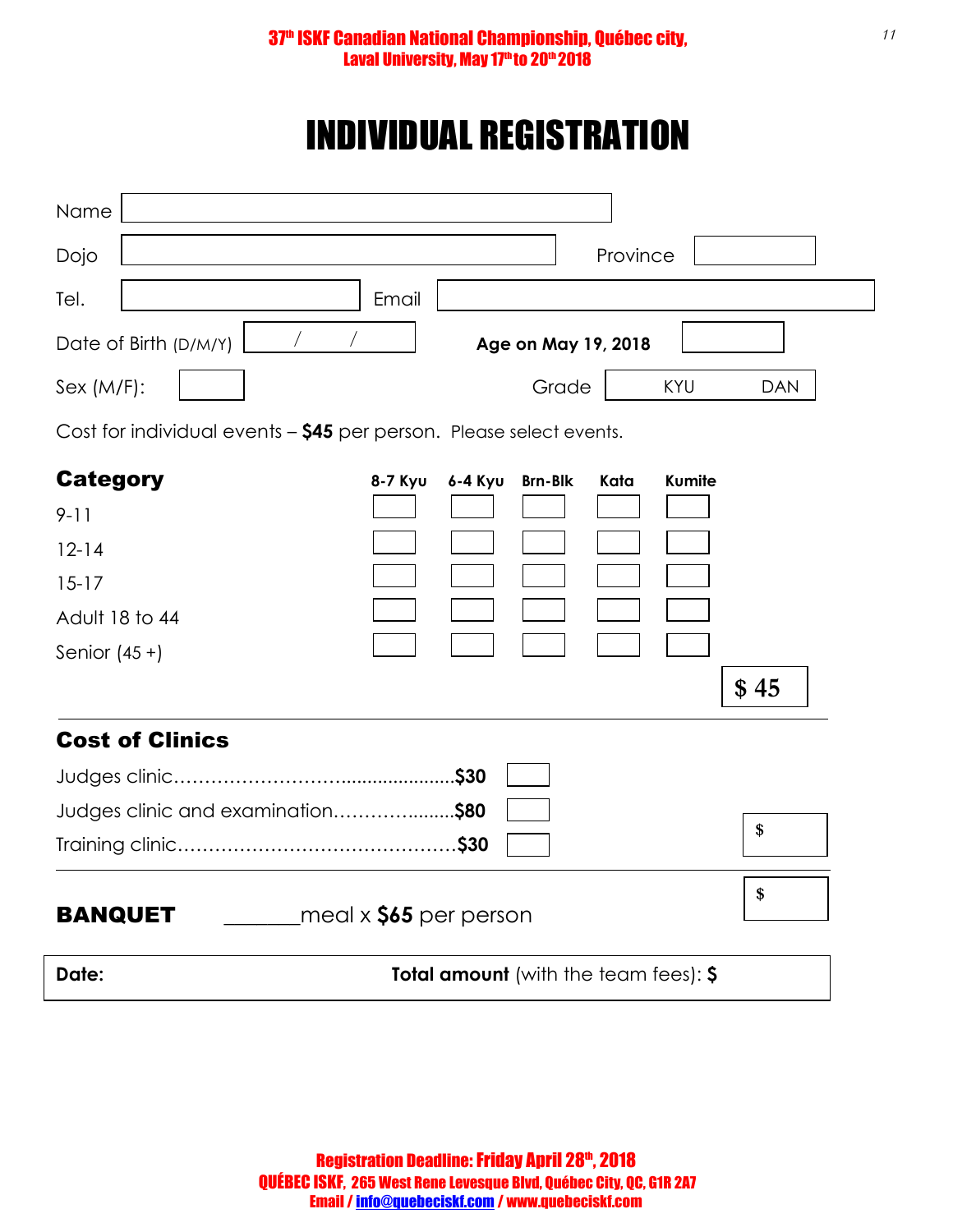### Waiver/Release Agreement for Contestants/Participants

All participants must complete.

### *«Event» means the May 18th to 20th 2018, 37rd ISKF Canadian Championship*

The undersigned is aware that there are risks and dangers inherent in participating and receiving instruction at the Event. In consideration of being permitted to participate in the Event, I hereby release and waive any claims against International Shotokan Karate Federation of Alberta, International Shotokan Karate Federation of Canada, Halifax International Shotokan Karate Federation and International Shotokan Karate Federation and any and all clubs, schools, instructors, members, judges, officials, officers, directors and representatives relating thereto (collectively the "Releases") for any injury or damage which I may suffer as a result of participating and/or receiving instruction at the Event including travel to and from the Event.

I understand and agree that this Release will have the effect of releasing, discharging, waiving and forever relinquishing any and all actions, those causes of action that I may have or have had, whether past, present or future, whether now known or unknown and whether anticipated or unanticipated by me, arising out of my participation at the Event. This Release shall be binding upon me, my heirs, successors, administrators, assigns and legal representatives.

I assume full responsibility for any and all risk of death or personal injury or property damage, which I may suffer while participating in the Event. I expressly acknowledge and assume any and all risk that my participation in the Event may subject me to personal injury and bodily harm.

I confirm that I have no past or present medical condition, injury or other physical or mental restriction which may cause or contribute to personal injury or property damage while participating in the Event and if in case I have such a condition, I agree to forthwith notify the Releases, as the case may be, and withdraw from the Event.

I further agree by signing this Release, I shall indemnify and hold any of the Releases harmless from any and all liability or costs, including legal fees, associated with or arising from my participation at the Event.

I understand that if I am signing this Release on behalf of a minor child, I will be giving up the same rights for said minor as I would be giving up if I signed this document on my own behalf.

I acknowledge that I have read this Release and that I understand the words and language in it. I sign this Release freely and voluntarily.

NAME (PRINT) DATE

SIGNATURE WITNESS

#### **Parent/Guardian Release:**

I am the parent or legal guardian of the minor and I am signing this waiver/release on behalf of the said minor.

NAME OF PARENT OR GUARDIAN (PRINT)

**SIGNATURE** 

Registration Deadline: Friday April 28th, 2018 QUÉBEC ISKF, 265 West Rene Levesque Blvd, Québec City, QC, G1R 2A7 Email / info@quebeciskf.com / www.quebeciskf.com

DATE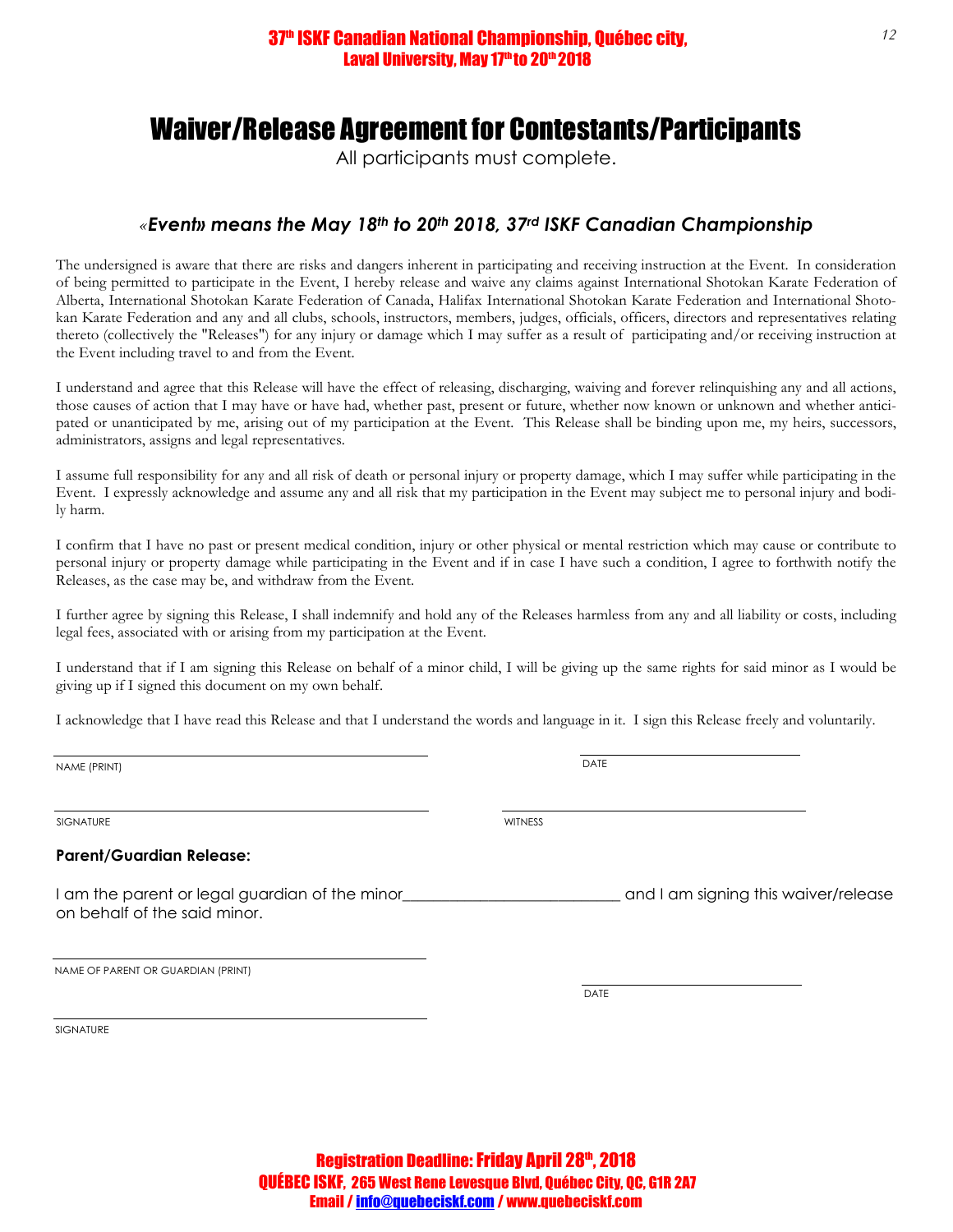### CONTESTANT'S / PARTICIPANT'S MEDICAL QUESTIONNAIRE

### 37<sup>rd</sup> ISKF Canadian Championship May 18<sup>th</sup> to 20<sup>th</sup> 2018

**Every contestant must complete and return a medical questionnaire and Waiver & Release Agreement** 

|                                        |            | Âge Gender                                                                                                                                                                                                                           |
|----------------------------------------|------------|--------------------------------------------------------------------------------------------------------------------------------------------------------------------------------------------------------------------------------------|
| Rank_______________________________DAN |            |                                                                                                                                                                                                                                      |
|                                        |            | Address: <u>example and the contract of the contract of the contract of the contract of the contract of the contract of the contract of the contract of the contract of the contract of the contract of the contract of the cont</u> |
|                                        |            |                                                                                                                                                                                                                                      |
|                                        |            | Do you have a history of any of the following conditions?<br>Please check all that apply to you. If you answer yes to any, please explain.                                                                                           |
|                                        | <b>YES</b> | <b>NO</b>                                                                                                                                                                                                                            |
|                                        |            |                                                                                                                                                                                                                                      |
|                                        |            |                                                                                                                                                                                                                                      |
|                                        |            |                                                                                                                                                                                                                                      |
|                                        |            |                                                                                                                                                                                                                                      |
|                                        |            | Concussion or severe head injury in the past six monyhs example that the conclusion of several control of the past six monyhs                                                                                                        |
|                                        |            |                                                                                                                                                                                                                                      |
|                                        |            |                                                                                                                                                                                                                                      |
|                                        |            |                                                                                                                                                                                                                                      |
|                                        |            |                                                                                                                                                                                                                                      |
|                                        |            |                                                                                                                                                                                                                                      |
|                                        |            |                                                                                                                                                                                                                                      |
|                                        |            |                                                                                                                                                                                                                                      |
|                                        |            | <u> 1980 - Jan James James James James James James James James James James James James James James James James J</u>                                                                                                                 |
|                                        |            | Signature of contestant (Parent or Guardian if under 18 years of age)                                                                                                                                                                |

**Bring your provincial medical number or card with you to the tournament**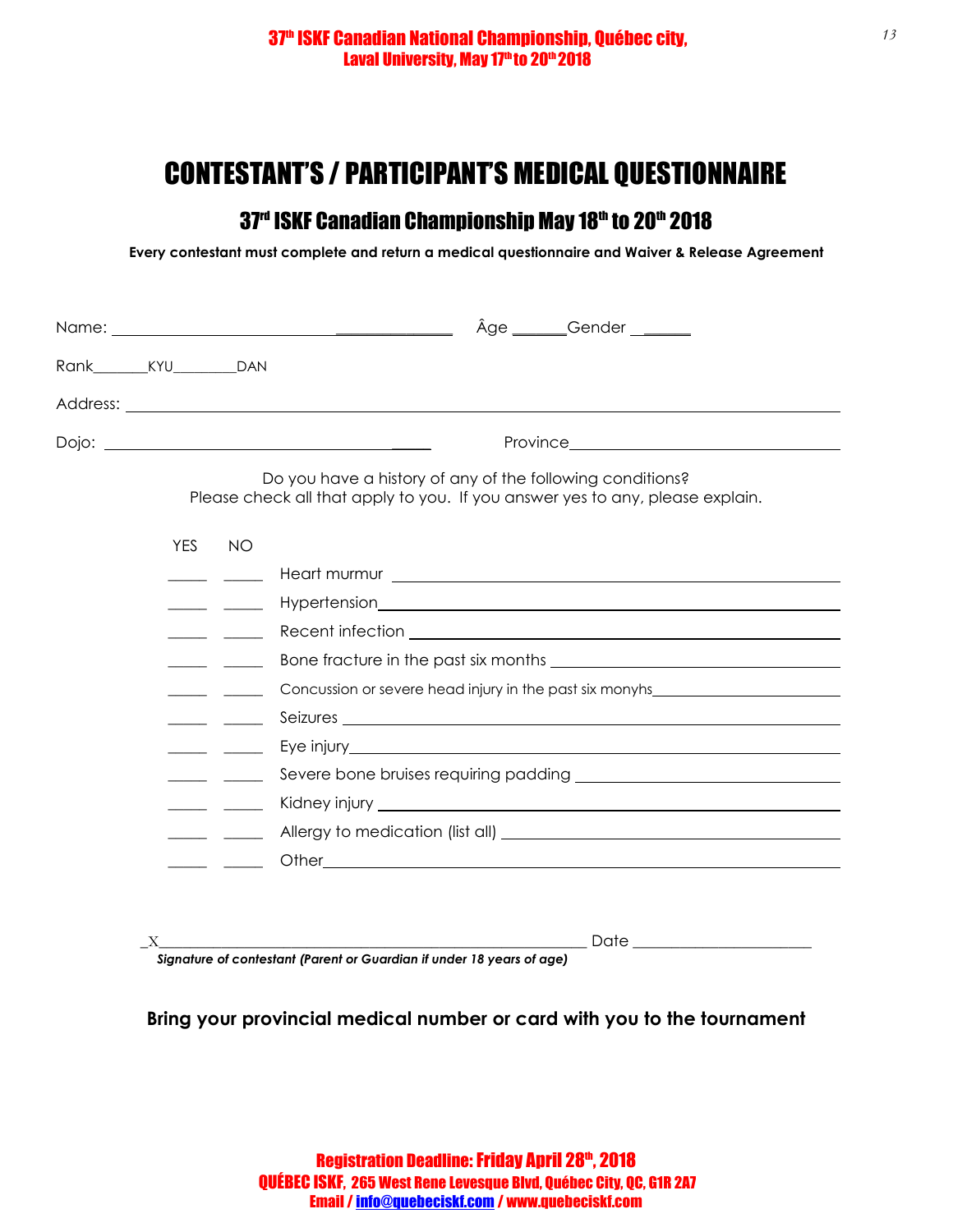### REGISTRATION TO JUDGES EXAMINATION

- Mandatory registration no later than **April 20, 2018**
- Minimum Requirements: **Nidan and 22 y.o.**
- Mandatory whistle and gi for practical exam on Friday, May 18.

| <b>Requirements</b> | <b>Minimum Level</b> |
|---------------------|----------------------|
| Level D             | Nidan                |
| Level C             | Sandan               |
| Level B             | Godan                |

| Name:               |                     |
|---------------------|---------------------|
| Address:            |                     |
|                     |                     |
| Tel:                | Cel:                |
| Email:              |                     |
| Dojo:               |                     |
| Province:           |                     |
| Date of Birth:      | $M$ F<br>Rank       |
| Date of Examination | Registration number |
| D                   |                     |
| $\mathbf C$         |                     |
| B                   |                     |

**If you never passed a judge exam, you must start at level D regardless of your level in karate**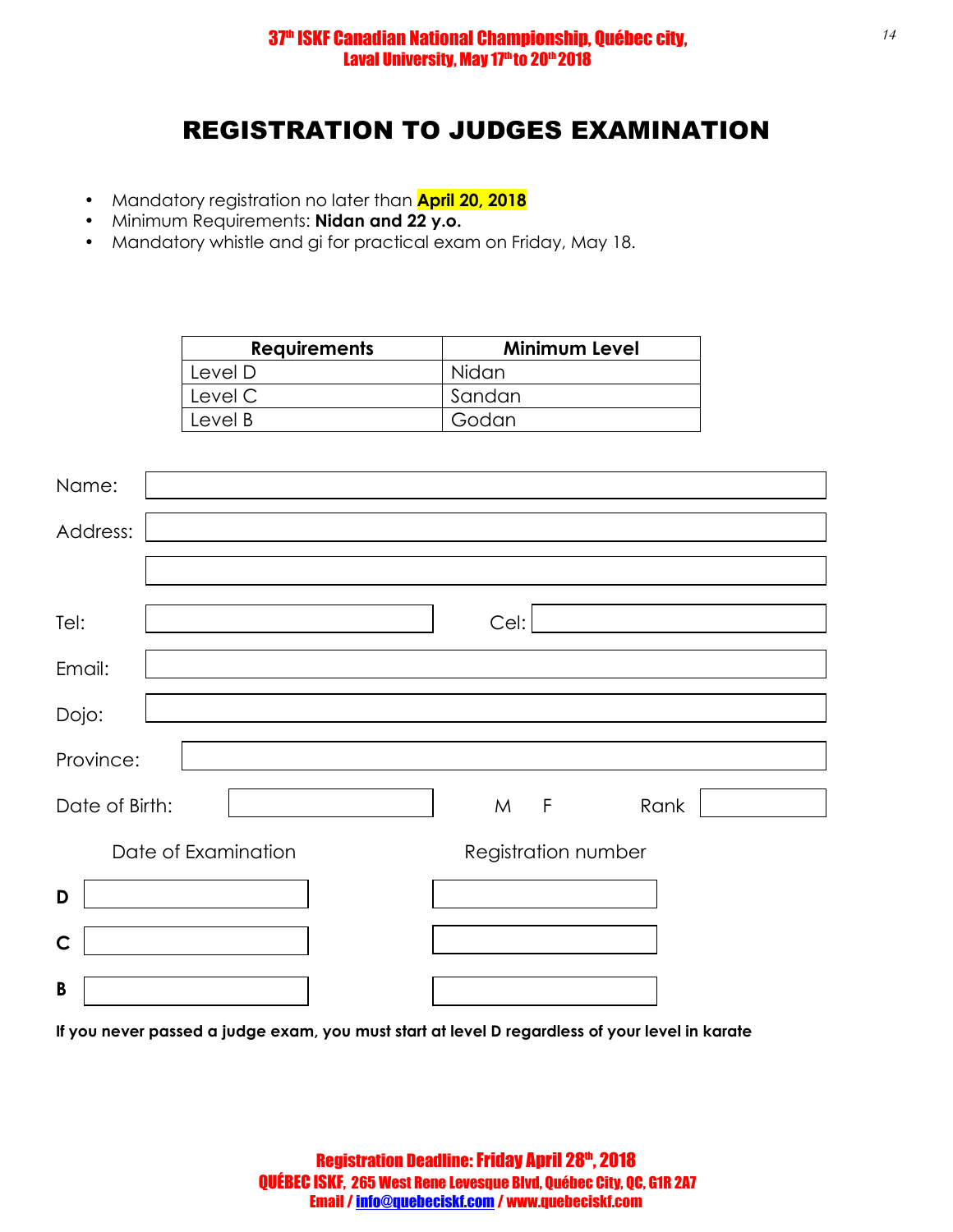# ISKF JUDGE REGISTRATION

**Province: \_\_\_\_\_\_\_\_\_\_\_\_\_\_\_\_\_\_\_\_\_\_\_\_\_\_\_ Director: \_\_\_\_\_\_\_\_\_\_\_\_\_\_\_\_\_\_\_\_\_\_\_\_\_\_\_\_**

| <b>Name</b> | Dan | <b>Grade ISKF Judge</b> |
|-------------|-----|-------------------------|
|             |     |                         |
|             |     |                         |
|             |     |                         |
|             |     |                         |
|             |     |                         |
|             |     |                         |

### **JUDGE SELECTION**

- Judges must meet ISKF standards.
- ISKF Canada technical manager will select judges for the 4 rings.
- A minimum of two **Class C Judges** or more are required from each province.
- Official judge uniform required for **Saturday and Sunday.**

### **Official judge uniform:**

- **•** Whistle
- **Burgundy tie**
- **White long sleeve shirt**
- **Grey trousers**
- **Navy blue vest**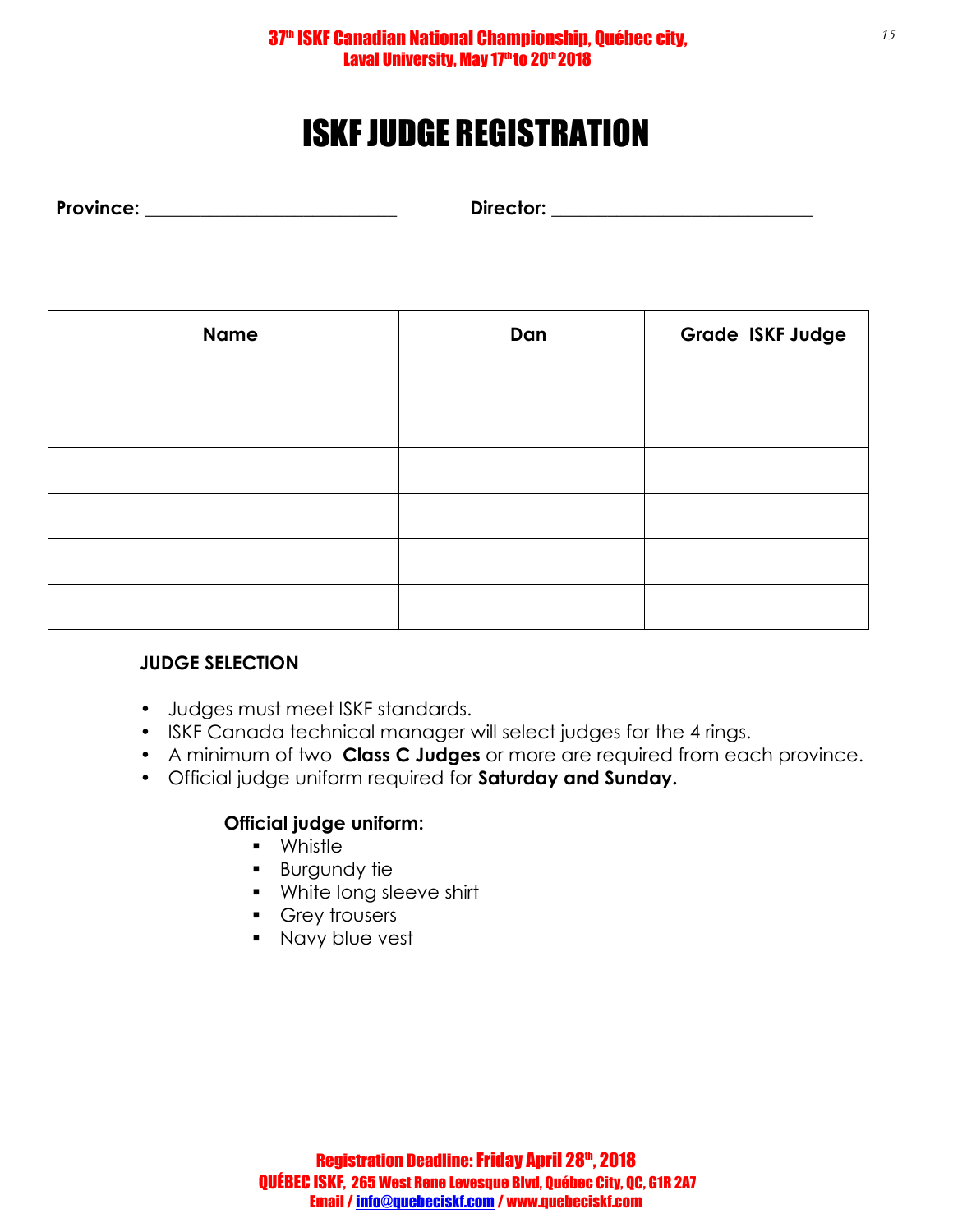## YOUTH TEAM KATA REGISTRATION

| <b>Province:</b> |  |
|------------------|--|
|------------------|--|

**Pirector: \_\_\_\_\_\_\_\_\_\_\_\_\_\_\_\_\_\_\_\_\_\_\_\_\_\_\_\_\_\_\_** 

Each team must be registered.

**Each province can register an unlimited number of teams.** 

The age of the oldest member of the team determines in which category the team competes.

### **Boy/Girl mixed, age 9-11**

|          | <b>Name</b> | Grade | Age |
|----------|-------------|-------|-----|
|          |             |       |     |
| <u>.</u> |             |       |     |
|          |             |       |     |

#### **Girl age 12-14**

| <b>Name</b> | Grade | Age |
|-------------|-------|-----|
|             |       |     |
|             |       |     |
|             |       |     |

#### **Boy age 12-14**

|             | <b>Name</b> | Grade | Age |
|-------------|-------------|-------|-----|
|             |             |       |     |
| <u>. . </u> |             |       |     |
|             |             |       |     |

#### **Girl age 15-17**

|    | <b>Name</b> | Grade | Age |
|----|-------------|-------|-----|
|    |             |       |     |
|    |             |       |     |
| ັ. |             |       |     |
|    |             |       |     |

#### **Boy age 15-17**

|         | <b>Name</b> | Grade | Age |
|---------|-------------|-------|-----|
|         |             |       |     |
|         |             |       |     |
| $\cdot$ |             |       |     |

**Rate:** Teams x  $\frac{\$60}{\$}$  each Total:  $\frac{\$}{\$}$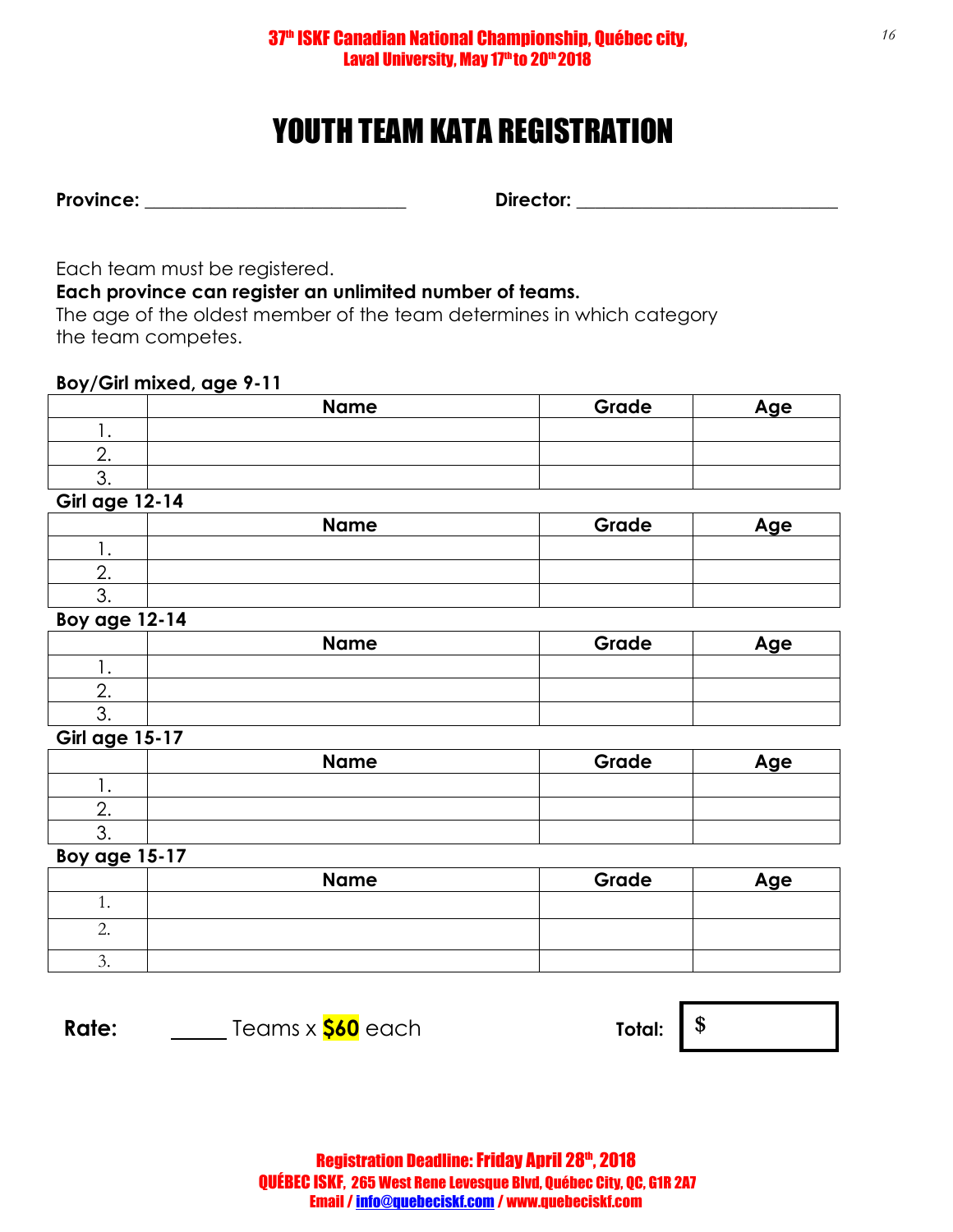#### 37<sup>th</sup> ISKF Canadian National Championship, Québec city, Laval University, May 17th to 20th 2018

### FEMALE ADULT TEAM REGISTRATION

To be completed by the Provincial Director

Province: \_\_\_\_\_\_\_\_\_\_\_\_\_\_\_\_\_\_\_\_\_\_\_\_\_\_\_\_\_\_\_Director: \_\_\_\_\_\_\_\_\_\_\_\_\_\_\_\_\_\_\_\_\_\_\_\_\_\_\_\_\_

Each team must be registered. You may register several teams. Team kata (adult 18 +)

### **Team KATA / FEMALE - Provincial Team #1**

|           | <b>Name</b> | Grade |
|-----------|-------------|-------|
|           |             |       |
|           |             |       |
|           |             |       |
| Alternate |             |       |

### **Team KATA / FEMALE - Provincial Team #2**

|           | <b>Name</b> | Grade |
|-----------|-------------|-------|
|           |             |       |
|           |             |       |
|           |             |       |
| Alternate |             |       |

#### **Team KUMITE / FEMALE** – **Provincial Team**

|           | <b>Name</b> | Grade |
|-----------|-------------|-------|
|           |             |       |
|           |             |       |
|           |             |       |
| Alternate |             |       |

### **Team KUMITE / FEMALE** – **Dojo Team**

|           | <b>Name</b> | Grade |
|-----------|-------------|-------|
|           |             |       |
|           |             |       |
| J.        |             |       |
| Alternate |             |       |

**Rate:** Teams x **\$60** each **Total: \$** 

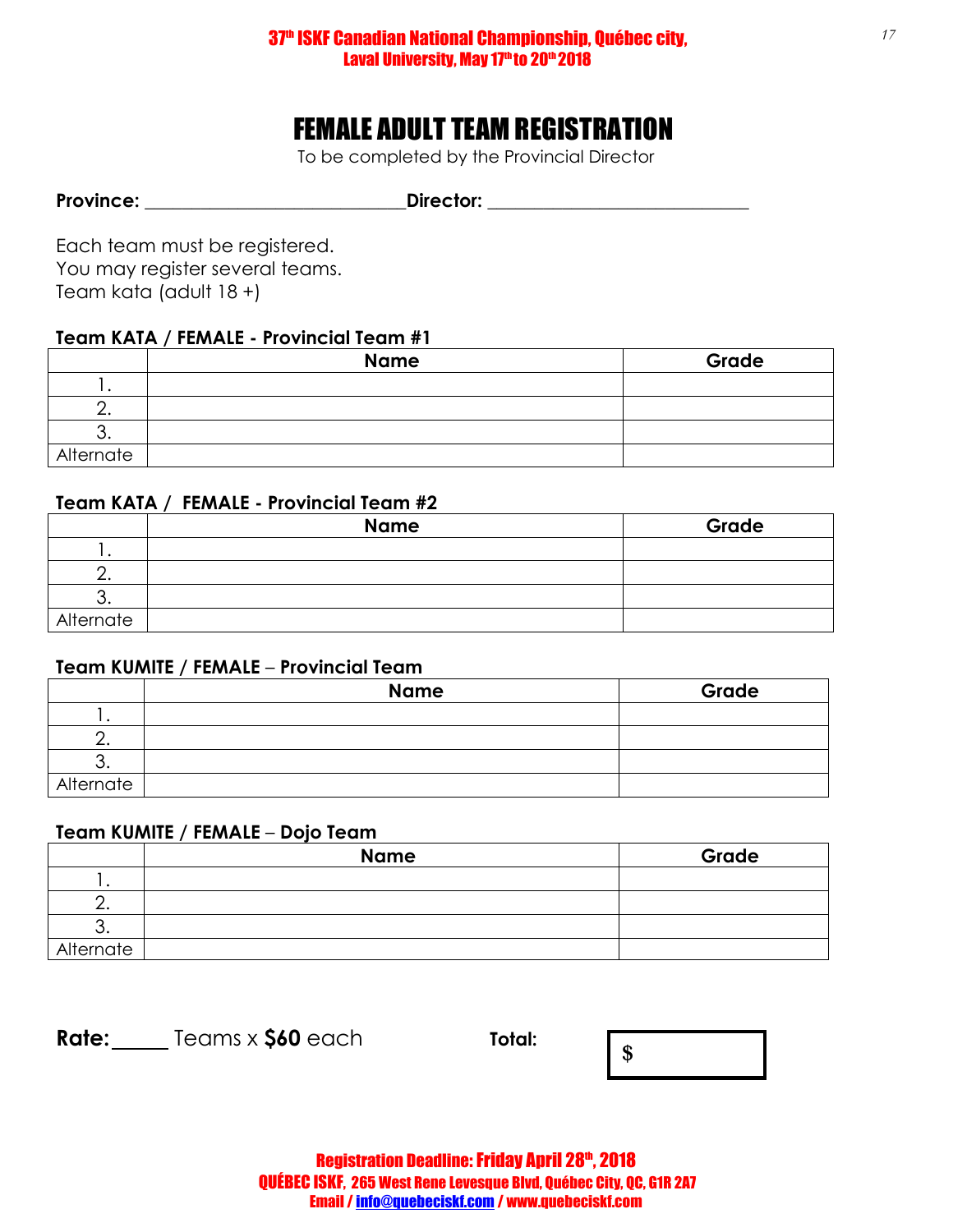### ADULT MALE TEAM REGISTRATION

To be completed by the Provincial Director

Province: \_\_\_\_\_\_\_\_\_\_\_\_\_\_\_\_\_\_\_\_\_\_\_\_\_\_\_\_\_\_\_\_\_Director: \_\_\_\_\_\_\_\_\_\_\_\_\_\_\_\_\_\_\_\_\_\_\_\_\_\_\_\_

Each team must be registered. You may register several teams. Team Kata (adult 18 +)

### **Team KATA / MALE - Provincial Team #1**

|           | <b>Name</b> | Grade |
|-----------|-------------|-------|
|           |             |       |
|           |             |       |
|           |             |       |
| Alternate |             |       |

#### **Team KATA / MALE - Provincial Team #2**

|           | <b>Name</b> | Grade |
|-----------|-------------|-------|
|           |             |       |
|           |             |       |
|           |             |       |
| Alternate |             |       |

#### **Team KUMITE / MALE** – **Dojo Team**

|           | <b>Name</b> | Grade |
|-----------|-------------|-------|
|           |             |       |
|           |             |       |
|           |             |       |
| Alternate |             |       |

#### **Team KUMITE / MALE** – **Provincial Team**

|           | <b>Name</b> | Grade |
|-----------|-------------|-------|
|           |             |       |
|           |             |       |
| J.        |             |       |
|           |             |       |
| J.        |             |       |
| Alternate |             |       |

**Rate:** Teams x \$60 each **Total:**  $\sqrt{s}$ 



*18*